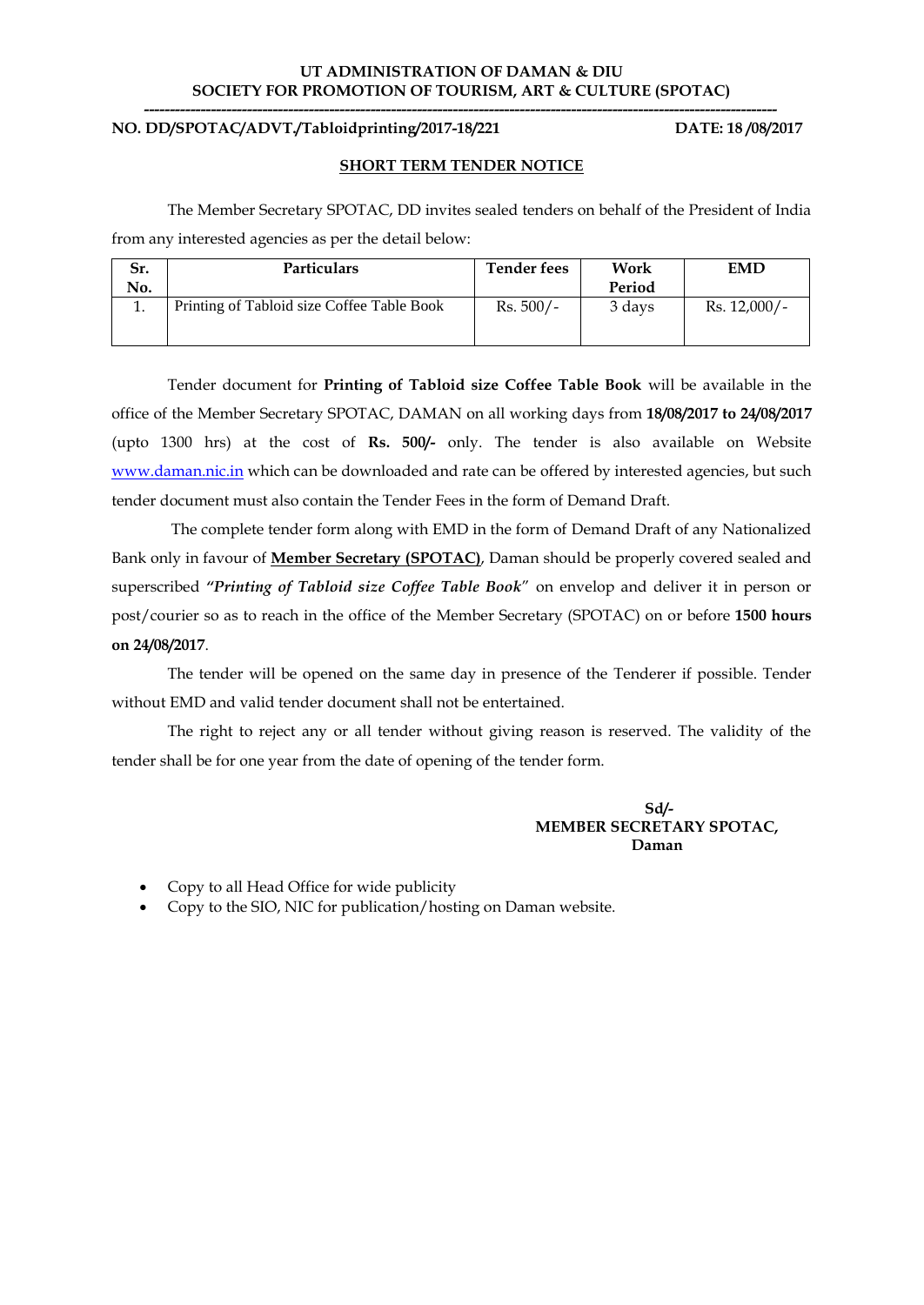# **LAST DATE OF ISSUE OF TENDER: 18/08/2017**

# **LAST DATE OF RECEIPT OF TENDER: 24/08/2017**

**E.M.D. ` 12,000/-**

# **TENDER FORM**

|  |  | This tender is issued to $\text{Shri}/\text{M/s}$ . | of     |
|--|--|-----------------------------------------------------|--------|
|  |  | tender fees ` 500/- received vide receipt No.       | dated: |
|  |  |                                                     |        |
|  |  |                                                     |        |

Daman

Date: /08/2017

# Sd/-  **MEMBER SECRETARY (SPOTAC) DAMAN**

To, The Member Secretary (SPOTAC) Daman

I, the undersigned Shri/M/s \_\_\_\_\_\_\_\_\_\_\_\_\_\_\_\_\_\_\_\_\_\_\_\_\_\_\_\_\_\_\_\_\_\_\_\_\_\_\_\_\_\_

hereby enclose the offer for *Printing of Tabloid size Coffee Table Book* and also agree with the terms and conditions attached with this tender document as attached.

Place: Signature of the tenderer Date: /08/2017. along with the rubber stamp

Note: Strike out whatever is not applicable.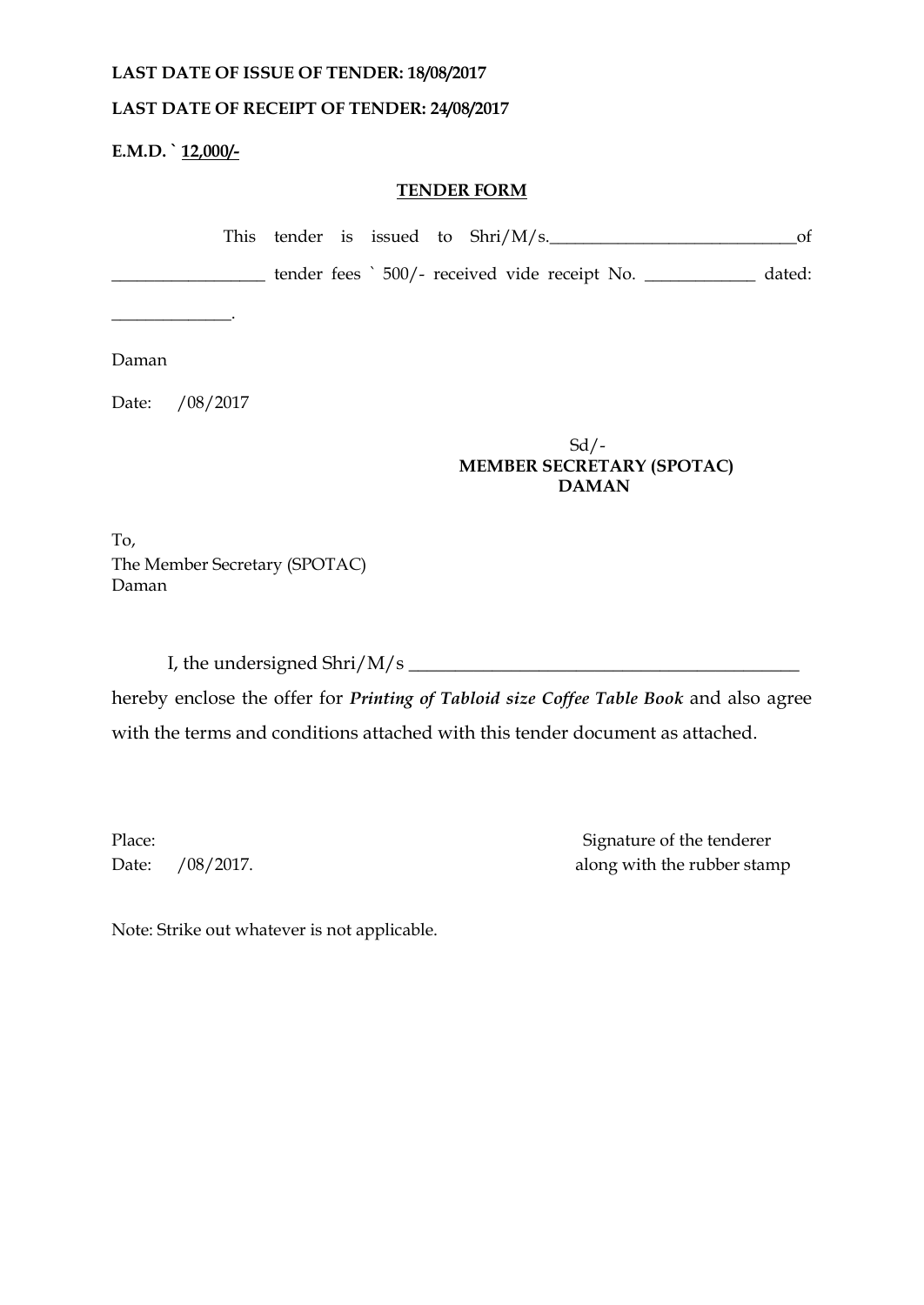### **UT ADMINISTRATION OF DAMAN & DIU SOCIETY FOR PROMOTION OF TOURISM, ART & CULTURE (SPOTAC)**

Society for Promotion of Tourism, Art & Culture (SPOTAC) requires the services of professional Agency/ Agencies with and Annual Turnover of Rs. 1 Crores only in last year (2016- 2017) in similar nature of job at government / semi Government/ PSU level.

## **A: SCOPE OF WORK**

1. Printing of Coffee Table Book.

# **B: SIZE & SPECIFICATION OF COFFEE TABLE BOOK– 2017**

**Size:** Tabloid Size- 11.5 inch x 16.25 inch

**Front Cover + Back Cover**  11.75 inch x 16.50 inch in minimum 300 GSM paper quality

**Binding:** Perfect Binding

**Inside Page**: Minimum 210 GSM paper qualities

**C: QUANTITY:** 500 copies

**D: KIND OF PRINTING:** 4 colour offset printing

Signature of the Supplier

Sd/-

Date: /08/2017 Tender Inviting Officer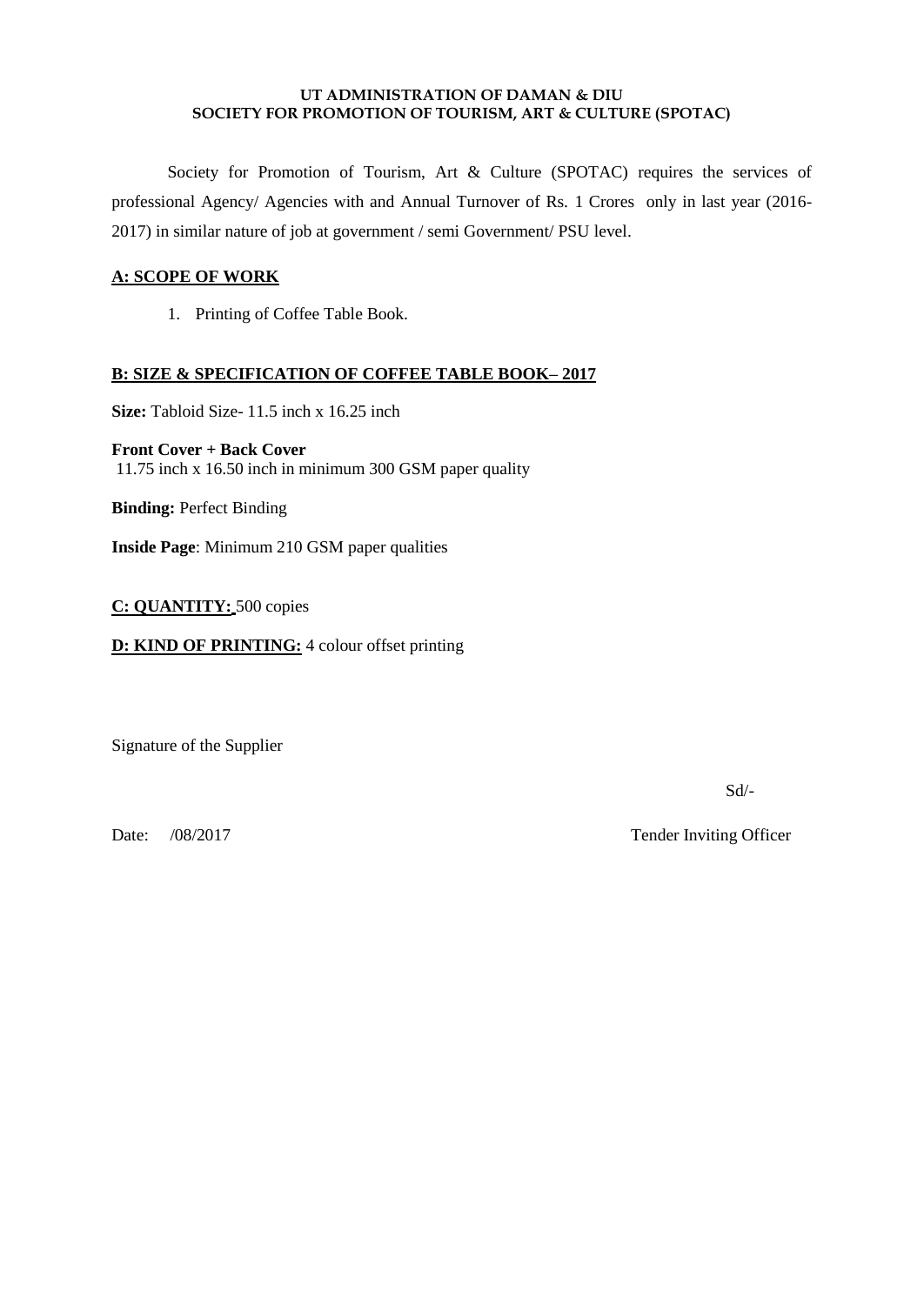### **GUIDELINES FOR SUBMITTING TENDERS**

The tender for *Printing of Tabloid size Coffee Table Book*, should be submitted in one cover as follows Superscribing "Printing *of Tabloid size Coffee Table Book"* which shall include the following documents/ details

#### **Packet – I (Details of the Tenderer)**

i). Profile of the Agency / Company

ii). Details of the Technical Manpower and experienced Staff in same line of business available in-house

iii). Specific experience relating to the particular event

iv) Copy of Pan Card and GST Registration

v). EMD for Rs. 12,000/- (Rupees Twelve Thousand only) and Tender Fee of Rs. 500/- (Rupees Five Hundred only), in the form of DD drawn in favour of the **"The Member Secretary (SPOTAC)"** Payable at Daman, which may be returned to the unsuccessful tenderers at the earliest after expiry of the final tender validity and latest on or before the 30th day after the award of the work contract.

#### **Packet — II (Financial Packet)**

Packet II should contain details of financial quote of the bidder. The Financial Bid should contain the cost of, Printing of Tabloid size Coffee Table Book and other details as mentioned in the financial bid. Taxes as applicable should be indicated separately

### **Selection Process:**

Technical bids of all applicants would be opened on the 24.08.2016 at 4.00 PM based on evaluation of technical bids and financial bids of only technically qualified bidders would be opened .

#### **Other important Information**:

- 1. Period of the validity of the tender should be 90 days from the closing date of proposal
- 2. SPOTAC, DD shall provide the matter in adaptable format as required for printing.
- 3. SPOTAC, DD reserves the right to accept the tender in full or in part. Conditional bids would be rejected outright.
- 4 SPOTAC, DD reserves the right to summarily reject any offer received from any agency and any considerations, without any intimation to the bidder.
- 5. SPOTAC, DD reserves the right to place an order for the full or part quantities under any items of work indicated above
- 6. SPOTAC, DD reserves the right to reject any or all proposals without assigning any reason whatsoever.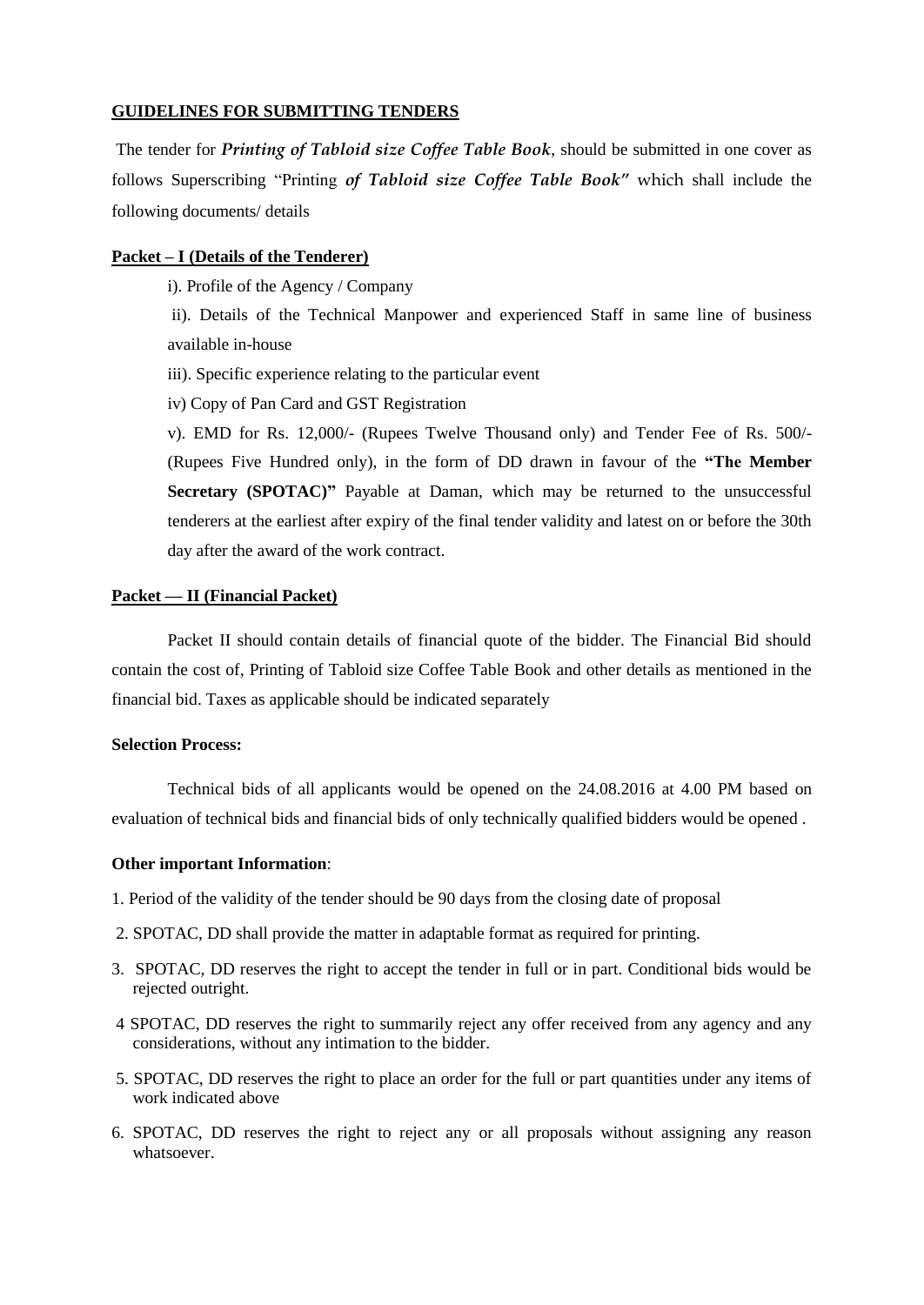- 1. The rate(s) quoted should be strictly for free delivery and will be valid for a period of one year
- 2. The rates should be quoted inclusive of all taxes. The TDS/Income Tax payable will be deducted from the bill by the department.
- 3. The rates should be quoted only for the items specified in list of requirements and should be for the items of given specifications.
- 4. The amount of Earnest Money paid by the tenderers (s) in form of E.MD and whose tenders are not accepted, the Demand Draft will be refunded to them by the Tender Inviting Officer.
- 5. Only on satisfactory completion of the supplies ordered for, the amount of all bills of the agencies made will be admitted for payment, the amount of Security Deposit or Earnest Money deposit will be refunded after expiry of guarantee period of one year or any such date/ period as may be mutually agreed upon.
- 6. All bills should be in DUPLICATE and should invariably mention the number and date of supply order.
- 7. If possible the tenders will be opened in presence of Tenderer or their representative if any present in the office of the Tender Inviting Officer.
- 8. The right to accept or reject without assignment any reason any or all tenders in part or whole is reserved with the Tender Inviting Officer and his decision(s) on all matters relating to acceptance or rejection of the tenders as a whole or in part will be final and binding to all.
- 9. The tender offer received which do not confirm with the terms and conditions of this office will be summarily rejected
- 10. If the tenderer whose tender/quotation is accepted fails to execute the Supply order within stipulated time the EMD of such tender will stand forfeited to the Govt. and the order for the supply shall stand terminated with no further liabilities on either party to the contract.
- 11. No. Separate agreement will be required to be signed by the successful tenderer(s) for the purchase of the contract for service. Rates tendered/offered in response to the concerned tender/quotation notice shall be considered as acceptance of all legal purpose.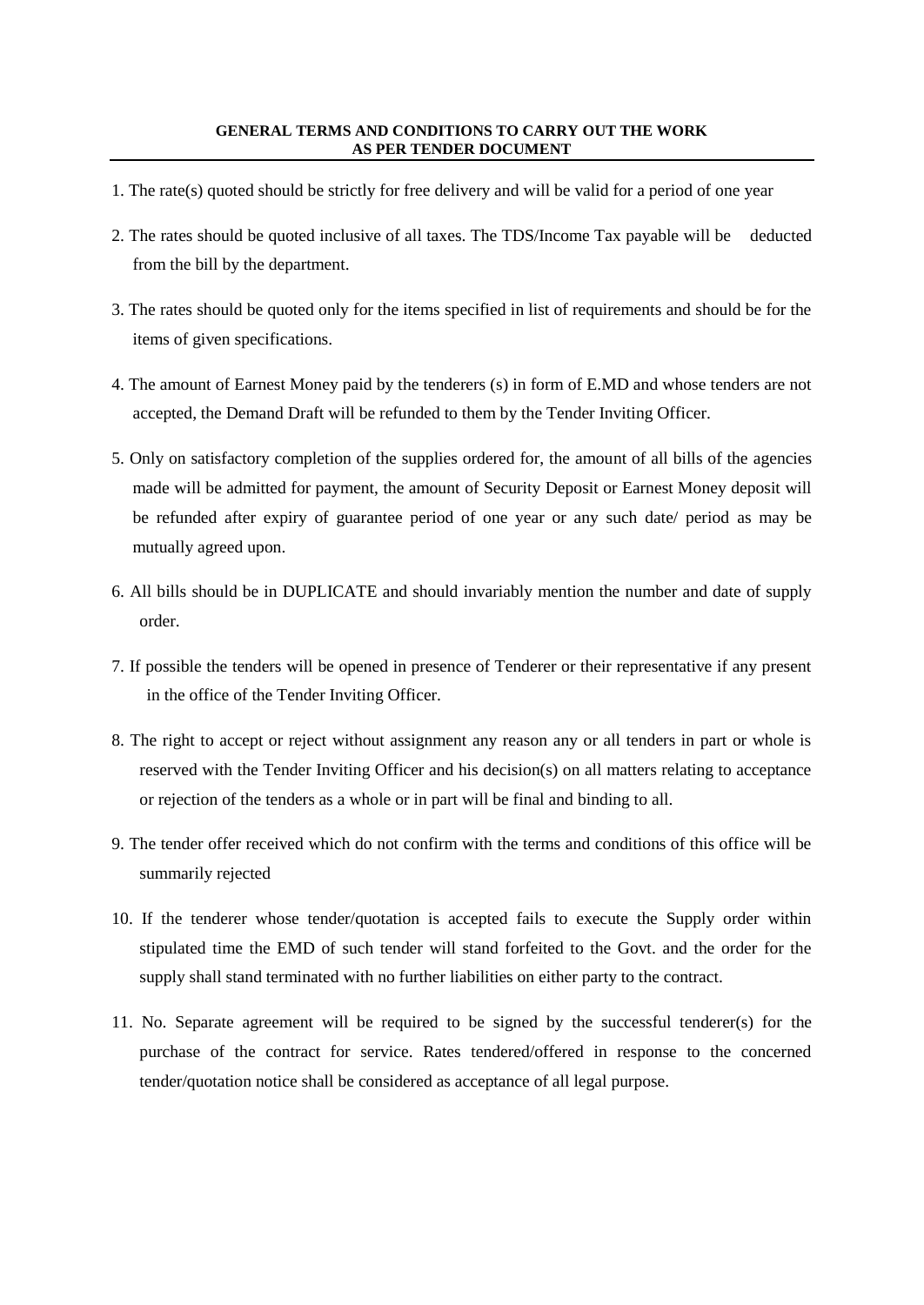- 12. If required by the Tender Inviting Authority, the selected agency shall have to carry out additional work in the same approved rates as quoted in this tender. The rates for this tender shall be valid for 90 days from the closing date of this tender.
- 13. The Selection Process shall be governed by, and construed in accordance with, the laws of UT of Daman & Diu and the Courts at Daman shall have exclusive jurisdiction over all disputes arising under, pursuant to and/or in connection with the Selection Process and execution of the said work.

The above conditions are accepted and are binding to me and my assignee.

Signature of the Supplier

Sd/-

Date: /08/2017 Tender Inviting Officer